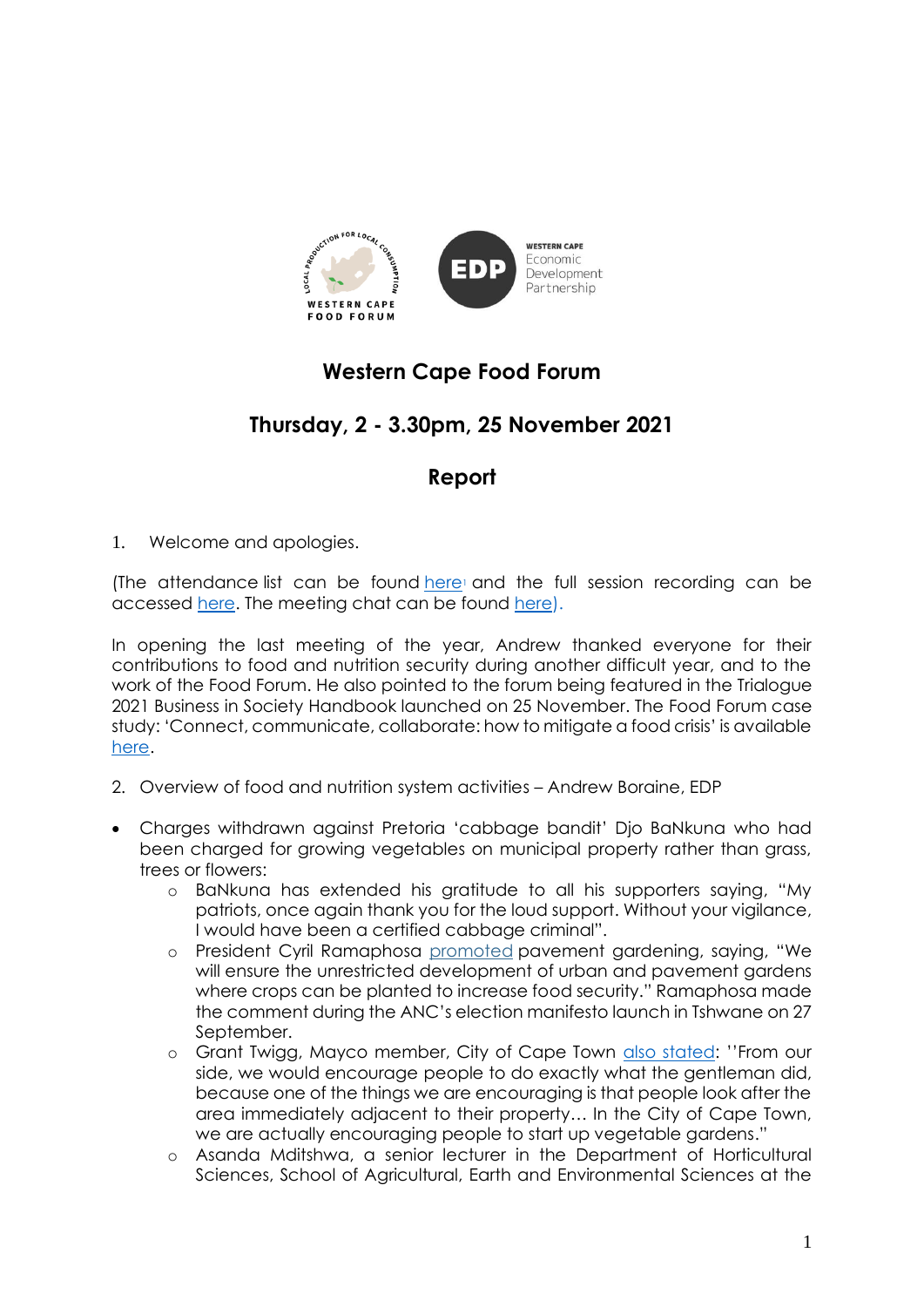University of KwaZulu-Natal, is of the opinion municipality by-laws should be progressive and must be consistently updated to address peoples' needs. "Foodscaping or edible landscaping is one the emerging global trends in the gardening landscaping industry. It is defined as the incorporation of edible plants for their aesthetic and nutritive value,'' Mditshwa said.

- o This story points way for municipalities to be able to change their approach to using small pieces of land to grow vegetables and fruit trees. It will be a theme for the Forum to follow up on next year.
- National Food and Nutrition Security Plan is led by the Department of Planning, Monitoring and Evaluation (DPME)– bringing different policy positions together. It was acknowledged that SA does not have a single or coherent strategy, policy, or regulatory system to realise the right to food as set out in the Constitution.
	- o National Food and Nutrition Security Plan 2018-2023: seven strategic objectives:
		- i. Establish multi-sectoral Food and Nutrition Security Council (DPME)
		- ii. Establish inclusive local food value chains to support access to nutritious affordable food (DALRRD)
		- iii. Expand targeted social protection measures and sustainable livelihood programmes (DSD)
		- iv. Scale up high impact nutrition interventions targeting women, infants and children (DoH)
		- v. Influence people across the life cycle to make informed food and nutrition decisions through an integrated communications strategy (DoH/ GCIS)
		- vi. Develop a monitoring and evaluation system for food and nutrition security (DALRRD/ DPME/ StatsSA)
		- vii. Entrepreneurship and entrepreneurship skills (SBD)
	- o Focus on development of provincial and local implementation plans. *Very interested in supporting area-based activities*.
		- i. Establishment of a National Council on Food and Nutrition Security, chaired by the Deputy President. Will include representation from government (10 Ministers and 9 Provincial Premiers or delegates!), business, civil society, research and academia, schools of agriculture, smallholder producers and entrepreneurs, schools of public health.
		- ii. Provincial Councils on Food and Nutrition Security? WCG N2F as a basis for this structure?
		- iii. Municipal Food and Nutrition Security Councils?
- What's happening on the ground?
	- o [CTTFGI Facebook](https://www.facebook.com/groups/670655126826113/posts/898822190676071/) page has a wealth of information on grassroots, community-based and non-profit initiatives: Elsies River Community Food Garden (Feed the Future NPO); Young gardeners are building a fynbos corridor across the Cape Flats (GreenPop); establishment of 12 gardens in vulnerable areas to provide food for Lukhanyiso Safe House in Concordia South (Growing Upwards); Ocean View Organic Farmers; Langa Bicycle Hub and Composteria pilot compost project in the City Bowl. In Cape Town and WC there's an incredible wealth of community-led and NPO-led and entrepreneur-led food and nutrition projects. How do we connect these better to the authorizing environment without demobilizing what's happening on the ground?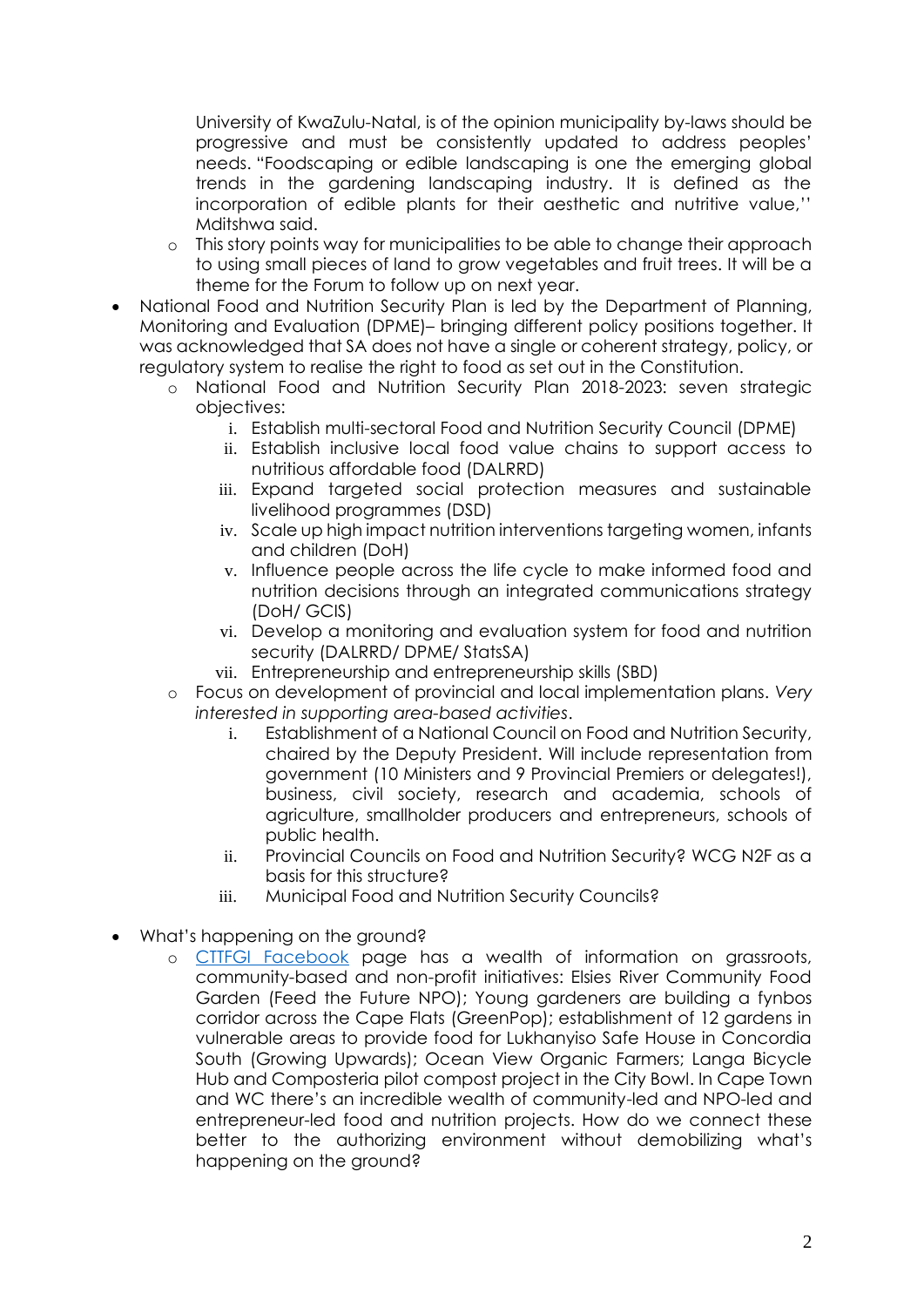- o Visit to [De Rust Agriculture School,](https://www.facebook.com/pages/category/Public-School/De-Rust-Futura-Academy-2241700362808397/) Patryslaagte, Grabouw: WC Education Department focus school, with over 1000 learners from ECD to Matric. Teaches subjects like agriculture management practice and agriculture technology, with emphasis on practical and vocational training. This school is an example of many different types of partnerships, e.g.: WCED leases land and buildings from NPO established over 50 years ago by local farmers; Groenland Conservancy, WWF and TESCO support the nursery; buying agreement with Food Circle for the local Spar to buy the beans and spinach; Haygrove and past pupils for the tunnels; etc. Main lessons - very strong enabling and supportive environment from private and public sector; good leadership, with an ability to engage with multiple role-players as potential partners.
- o WCG N2F visit to Zweletemba, Worcester (more below)
- Social Employment Fund [funding application process](https://www.idc.co.za/sef/)
	- o Deadline: 08 December.
	- o Two briefings for CSOs by the IDC on role of Strategic Implementing Partners (SIPs). Comprehensive FAQs on website
	- o Feedback from forum members:

Brett – there are proposals/submissions from SOASO that went in for Youth Employment. There will be two bulk submissions into SEF – still receptive to people and organisations that need to attach to an organisation to apply – can reach out. (Contact Colleen@saoso.org for potential inclusion).

- 3. Information updates and knowledge sharing:
- Update on The Nourished Child research project, African Centre for Cities (ACC), UCT. Mark Spires and Scott Drimie presentation. Apologies from Gareth Haysom. Full presentation can be accessed [here.](https://drive.google.com/file/d/18GZvMyMbcwSBkKHX1buZ1AUIqJ5Yusar/view?usp=sharing) The Nourished Child project aims to learn what influences diets of children under the age of 5 and women of childbearing age:
	- o Existing systems (food system, urban conditions, and systems of existing interventions) and how they influence nutrition
	- o Improve nutrition
	- o Community this approach to local and other decision makers
		- i. Community mapping happened with members of communities around three systems: the map will give readers a detailed view of study findings – including community retailers, gardens, public transport, access to water, toilets, dumping sites, community centres and libraries as well as presence of clinics, NPO food distribution points, schools, ECDs, places of worship etc.
		- ii. Research process has been driven by workshops with community members. Research participants have had opportunity to 'own' findings and make sense of them. They have also used other media like images to drive conversations.
		- iii. The project is now looking at next steps such as influencing foodsensitive approach to municipal IDPs and thinking about local food systems through things like vacant land, community health worker connections to informal settlements, etc.
		- iv. Research, policy, and practitioners coming together to create a triple approach to bottom-up food systems governance.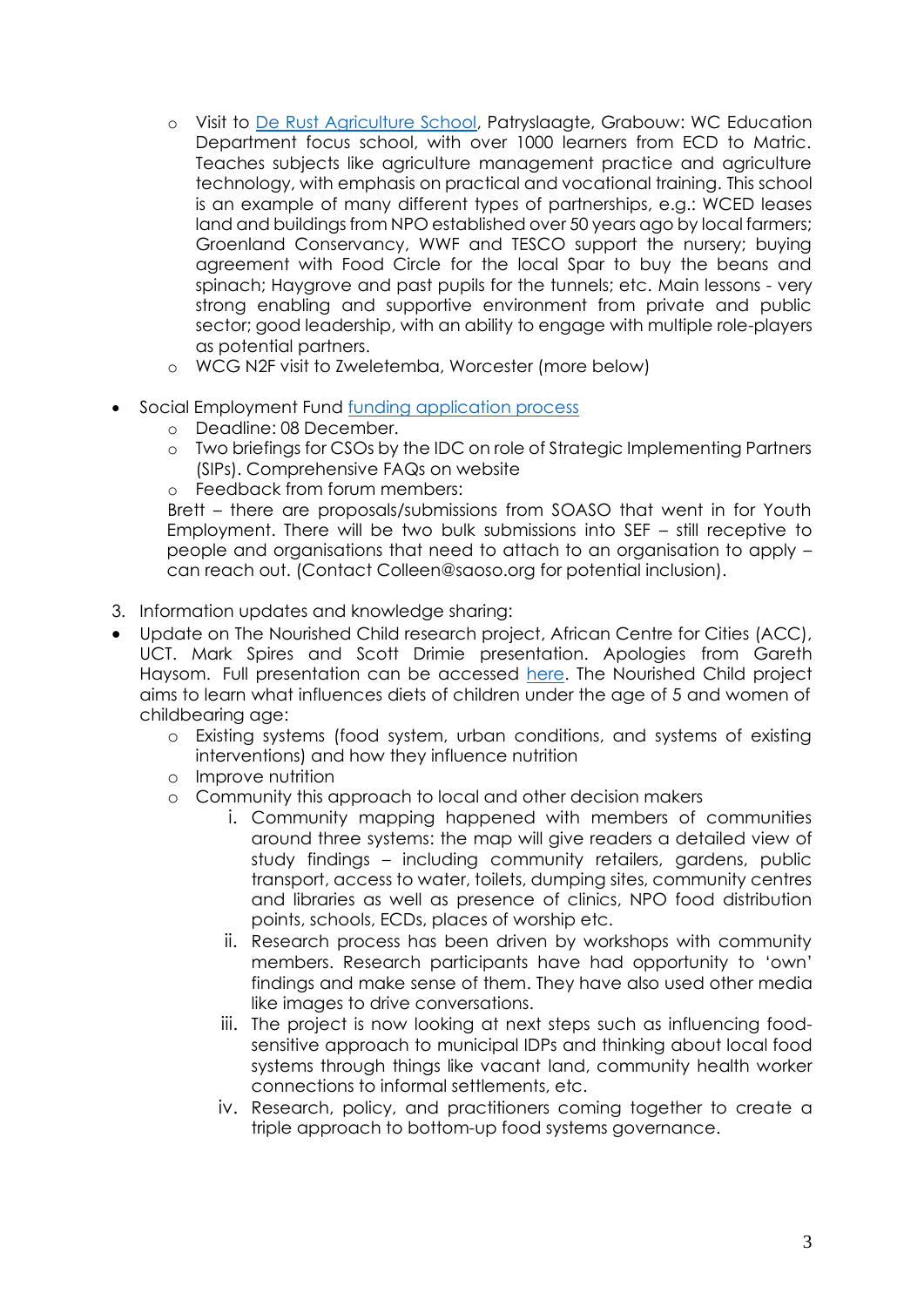• Update on WCG Nourish to Flourish (N2F) programme, including recent visit to Zweletemba, Worcester. Tristan Gorgens, DotP, WCG



- WCG N2F Working Group (approx. 30 people) went to Zweletemba in Worcester on a food and nutrition system learning journey – to 'listen twice and speak once' and to build upon coalition of data and activism that's been happening in that space. The group included regional and head office staff and was hosted by a range of residents and organisations across 5 curated experience to allow people to understand different parts of the food systems – including nutritional prospects for children in Zweletemba. The process focused on immersing officials, and on learning how government can do things differently. The journey reinforced the lesson that addressing complexity of food and nutrition requires a multi-disciplinary team with an attitude towards change that looks for collaboration and building on existing energy (curious and humble engagement).
- o There is a strong set of ECD networks in Worcester, which reinforced that message that the ECD sector plays an important role in ensuring children's access to food as well as enabling the local economy by enabling parents to participate in the labour market. The next step is to discuss how government can be a support and enable community-based initiatives without falling into the trap of over-regulating or over-formalising, or taking a 'cookie cutter' single model for problem solving.
- o Comments
	- a. Andrew: This is a real attempt by government to do things in nonhierarchical ways, demonstrating an attitude and culture shift to 'listen twice and speak once'. Both formal and informal ECDs collectively determine whether households can survive or thrive. But how do we crack the difficulty of getting government to support informality?
	- b. Geraldine can we simplify systems for unregistered ECDs? There are similar situations in Langa. The DSD introduced a pilot programme around ECD registration (Vangasali Programme) which is a tiered registration programme (bronze, silver, gold) which helps people get access government subsidies and changes what types of food they can buy. Even when reaching the first (bronze) level, the ECD is able to access the DSD R17 per day /per child subsidy, of which 40% of the subsidy must be spent on food provision. For more details contact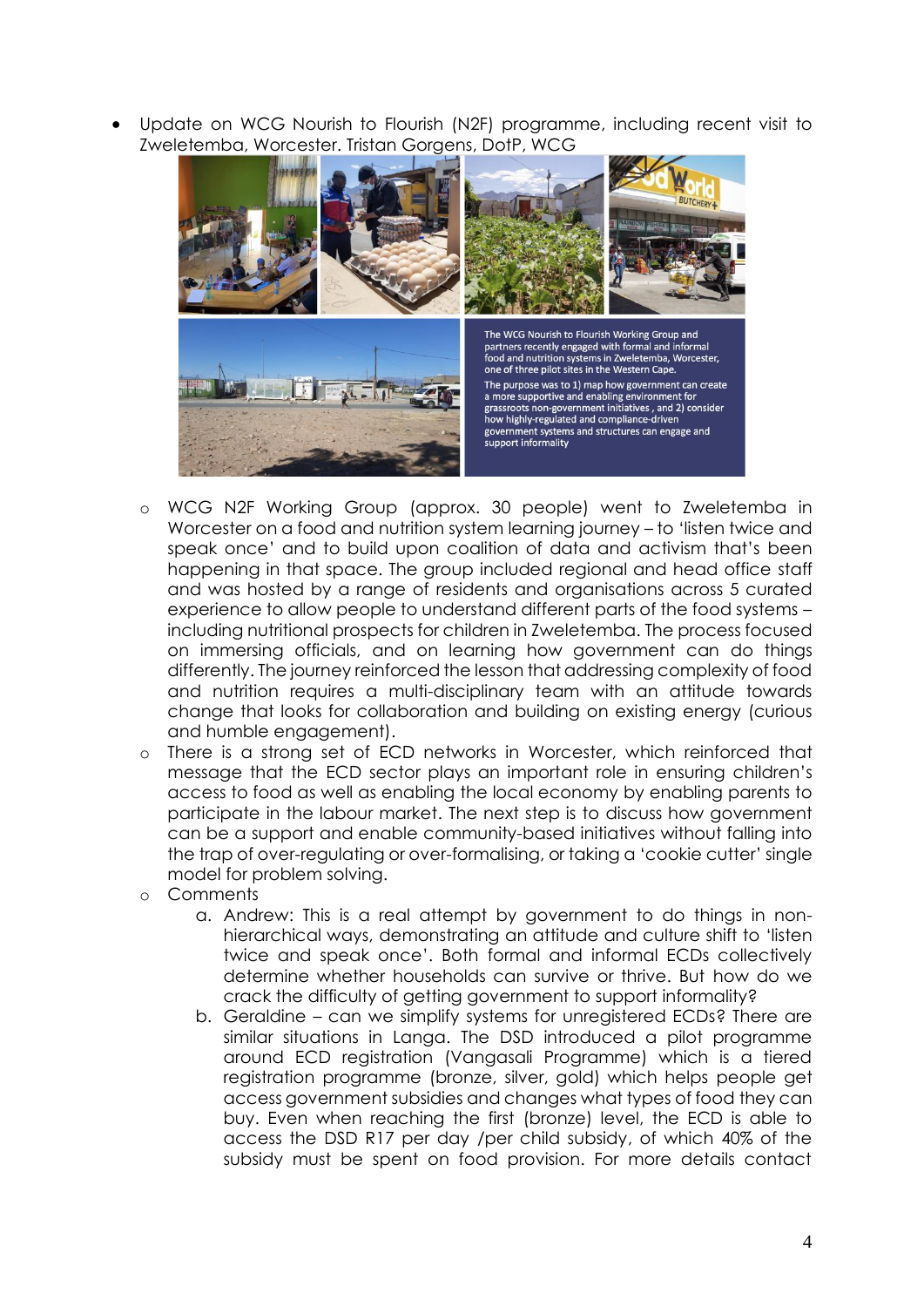Faadiele Ryklief at ELRU (Early Learning Resource Unit, [Faadiela@elru.co.za.](mailto:Faadiela@elru.co.za)

- c. Andrew given that the ECD function is moving from DSD to WCED, we need to engage more with WCED next year around their role in food and nutrition via ECDs.
- 4. Local Production for Local Consumption (LP4LC) presentations
- Bellville Urban Garden, Craig Kingsley, Grow ZA. The EDP recently visited an urban food garden in the Bellville CBD called the Life-Changing Gardens which is hosted by [MES, a local faith-based NPC](https://mes.org.za/about-mes/) working with people who are homeless (MES stands for Motivate, Empower, Serve). The project is supported by the Greater Tygerberg Partnership, Grow ZA and the City of Cape Town. Full presentation can be accessed [here.](https://drive.google.com/file/d/12g7NmQN-GiFE6QH4zc2kGfJsjRTJrSWk/view?usp=sharing)
	- o Grow ZA looks at tackling social progress as expressed in SDGs and works with donors to build out programming around SDG 6 (water).
	- Bellville Urban Garden is "Lifechanging Garden" established by MES as part of Step Up programme. It has become a place of safety for the homeless community and is supported by the Greater Tygerberg Partnership. It aims to connect communities, build trust, and work on local production and local consumption. The project is looking at integrating operation of garden into MES programming (Grow Programme).
	- o Working on challenges around sustainable production and operations, maintaining crops, efficiency of production, composting and feeding the soil, expanding, land tenure (owned by TransNet and leased by MES), and supply chain testing with Bellville fresh produce market (have been open and progressive in terms of formalizing that partnership).
	- o Water security work resulted in a borehole water security needs were urgent – and have garden off the municipal grid (average water bill dropped from R1600 a month to R120 a month).
	- o What is still needed for LP4LC? skills development, business modeling, land tenure for expansion, hyperlocal marketing campaigns, access to markets, and positioning this as a case study to attract attention.
	- o Comments
		- a. Andrew theme around urban food growing and homelessness possibilities to support reintegration is an innovation that could serve many communities, as well as enabling intermediary infrastructure which is like Kurt's approach to agrihubs.
		- b. Kurt question around water, and washing vegetables with non-potable water? Usually get pushback around hygiene certifications.
		- c. Craig working with an organization around water quality and purification treatments (looking at using MES garden as a site for innovation).
		- d. Matt Purkis Biochar filtration is a good option for water filtration practical micro solutions for cleaning of veg.
- Cape Winelands Biosphere Reserve. Mark Heistein, CEO of Cape Winelands Biodiversity and a member of the Rotary District Food Gardens team. Presentation can be accessed [here.](https://docs.google.com/presentation/d/1vKfwxSP1lloJbhMp9jHnXuGICgKqGemP/edit?usp=sharing&ouid=114253026864127630125&rtpof=true&sd=true)
	- o Cape Winelands Biosphere Reserve overview work on conservation, development, and logistical support (scientific side).
	- o Central Training Centre in Franschhoek has 200+ veggie beds. A Care Career-Connections garden outside of Stellenbosch has set up a WhatsApp group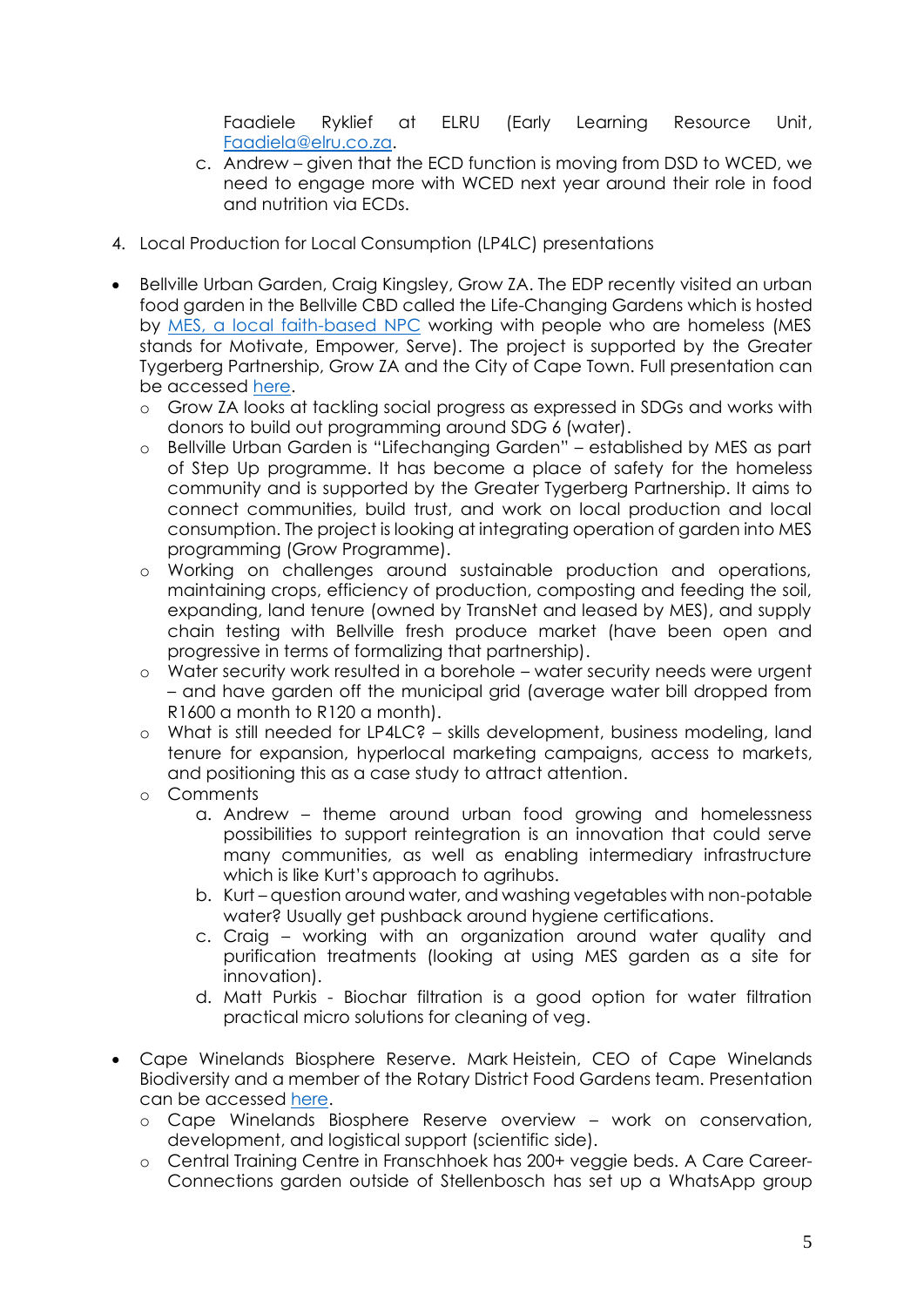amongst local people and shops. On Wednesdays they send out messages about what will be picked and people come to collect (no distribution costs and no marketing costs). Its working very well, across 17 gardens in the WC.

- o The project has worked very closely with Dept. of Agriculture and is connected to government but work in all tiers of society and on the ground.
- o Looked at costs that were associated with fertilizer and compost now using soil enhancement microbes.
- o Also looking at entrepreneurial skills training in wood working so that people can have livelihoods outside of food growing as well as a mobile career café in partnership with Action Volunteers Africa to get people interested in science and education around water and food gardens.
- o Trying to set up pods across Western Cape looking deeper than food security to family needs like education, airtime, and data, etc.
- o Reached out to Elon Musk's organization that is planning how to grow gardens on Mars to challenge them to do it first on earth. They responded positively and now have correspondence on how to channel scientific experiments back into communities in South Africa.
- 5. Plenary discussion: Review of the Food Forum in 2021 and ideas for 2022

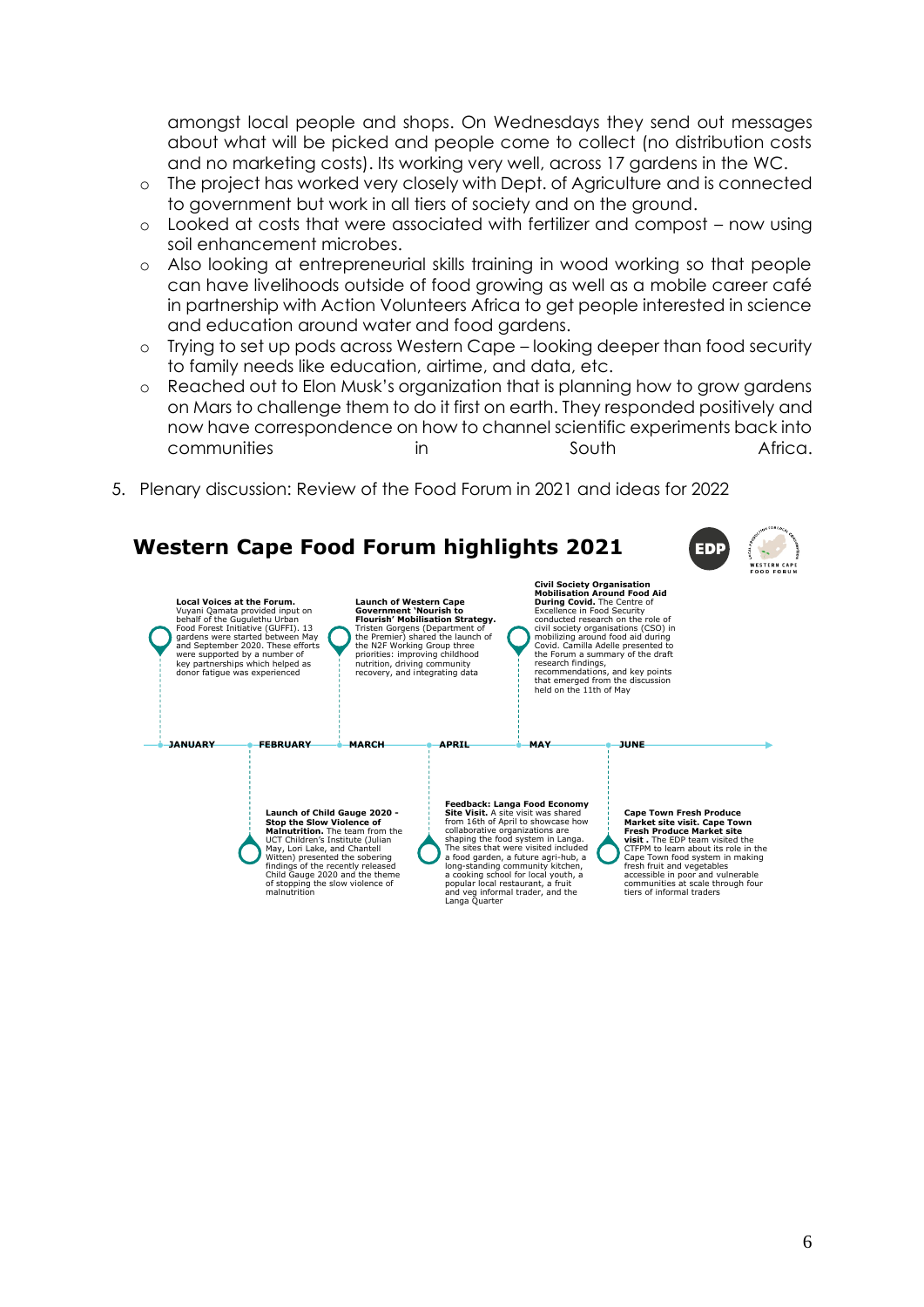# **WC Food Forum Highlights 2021 continued**





Focus 2022?: models for food governance from below, through area-based approaches which bring together researchers, policy-makers and local partnering practitioners and community organisations.

#### Ideas:

- o Debby: mentorships for those who are starting off.
- o Erica: seeing a need for circular economy, CoCT is producing strategic plans for waste management and water – could be supporting using what exists in the community, highlighting what is out there and working to help scale it up in waste management and water harvesting. There are lots of entrepreneurs and innovative things happening in places across Cape Town which don't always come to light.
- o Geraldine: could possibly set aside a small research group to follow suggestions from Jay Naidoo to keep in touch with global trends. We need to take note of what is happening outside of SA so that we don't play catchup all the time.
- o Angela: need to start focusing on the Southern Suburbs Lavender Hill, Grassy Park, etc.
- o Vusumzi: want to start working with the City and Southern Suburbs.
- o Makholwa: take a role in food security through food gardens in schools (Dept. of Education), Out of 1,000 schools, 688 have food gardens that vary in size and production. The aim is to have learners see how food is being produced and educate themselves and their families. Also think that Department of Public Works/ Public Works Programme should be included in the Forum for labour for gardens and ECDs.
- o Brett– how to engage in Waste Implementation?

Erica's feedback on waste consultation process: objections and suggestions to COCT waste and water management plan: We had our first zoom meeting and on looking at the document found:

- 1. It lacked vision and strategic thinking
- 2. did not include the community stakeholders
- 3. only further entrenched what they are currently doing and know
- 4. they need proper visioning workshop and shift from what they know,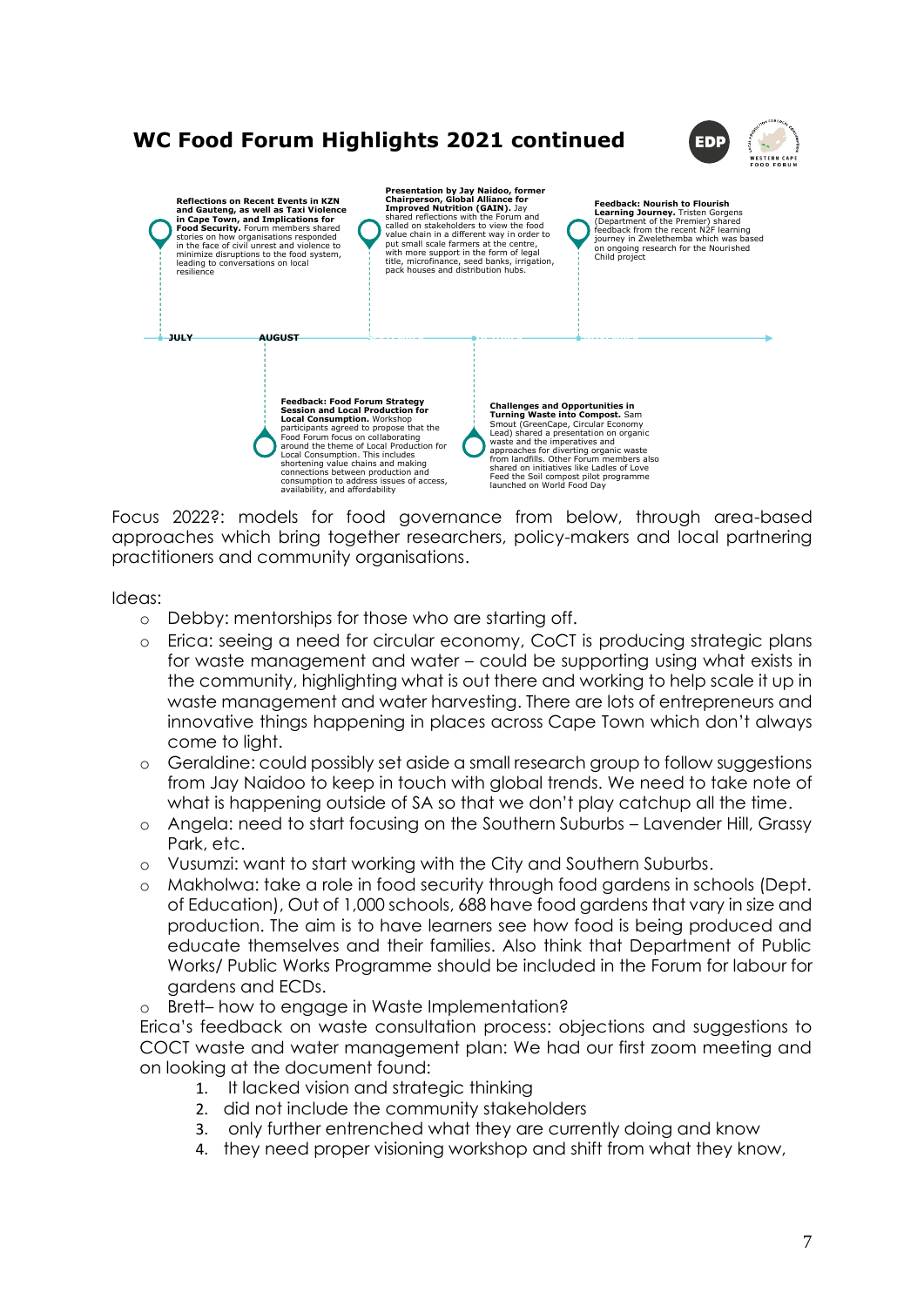- 5. start doing pilot projects that are local and within the existing communities
- 6. look into decentralisation, and local solutions that have already been implemented successfully
- 7. suggest a waste management forum that create a plan for WM (like the developer forum) consisting of all stakeholders
- 8. (WCEDP can help facilitate a first meeting on this with relevant COCT depts)
- 9. There is plenty of waste and enough to go around for everyone, nobody needs to feel threatened or excluded. For water similarly, needs a water forum to guide it made up of civic stakeholders. Here is [the link to](https://www.capetown.gov.za/City-Connect/Have-your-say/Issues-open-for-public-comment/draft-2022-2027-water-and-waste-sector-plans)  [participate](https://www.capetown.gov.za/City-Connect/Have-your-say/Issues-open-for-public-comment/draft-2022-2027-water-and-waste-sector-plans) and please give in your suggestions.
- o Andrew: it would be good to engage more formally with WC Education Department in 2022.
- 6. Recent food and nutrition articles and materials
	- a. 17 November, Agroecological Transitions and Local Governance online seminar, by Food Governance Community of Practice. Full recording [here.](https://drive.google.com/file/d/1V9mK17-xp4PRaa3Iwo4lJ01g4Zn3Q-cw/view)
	- b. Florian Kroll paper: "Kroll argues that agroecology, a philosophy of a sustainable farming practice that reimagines the relationship between humans and the environment, faces an uphill struggle in South Africa because of an ambiguous food governance environment. In his paper, Kroll outlined several food governance hurdles to improved adoption of agroecology in cities like Cape Town and Johannesburg. These included a complex food system where 'Big Food' dominated, supplying a hybrid formal and informal food retail network; fragmented government responsibilities; a policy patchwork that doesn't always make a whole; fraught departmental power dynamics in government; and ideological tensions." Food production has to get greener, [study shows.](https://www.iol.co.za/capetimes/news/food-production-has-to-get-greener-study-shows-8262fa0a-ccac-4356-b0df-ab71e9081679)
	- c. "Building resilient food systems requires sustainable planning at territorial level. Better understanding their city region food system, its main actors, and its vulnerabilities and exposure to shocks and stresses, allows the local and regional governments of the Antananarivo, Melbourne, and Quito to make informed decisions, plan interventions, and prioritise actions that increase their food system resilience. Diversifying food sources and value chains, including boosting local food production, promoting shorter food supply chains, and strengthening urban-rural linkages can contribute to resilience building of city region food systems. Moreover, fostering multi-stakeholder collaboration for inclusive governance is another key element to build resilience to multiple shocks and stresses." Two FAO authors: Building Resilience to COVID-19 in City [Region Food Systems.](https://www.urbanet.info/city-region-food-systems/)
	- d. [Building climate resilience](https://www.engineeringnews.co.za/article/building-climate-resilience-important-for-agriculture-forestry-and-land-use-sustainability-2021-11-18) important for agriculture, forestry and land use sustainability.
	- e. [What is Food Sovereignty?](https://weseedchange.org/food-sovereignty/) (SeedChange, Canada)
- 7. Forthcoming events
	- a. Oude Molen Food Garden Village Permaculture Food Forest Open Day, 5b Park Road, Rondebosch, 9-1, Saturday 27th
	- b. CTT Food Growers initiative: Next Water Harvesting Workshop 7th Dec both onsite and on Zoom. 10am. Topic: CTT Food Grower's Initiative Water Harvesting [Workshop.](https://us06web.zoom.us/j/89301695365?pwd=ckxSbmVUUWFCdkxxN040a1RQejR2UT09)